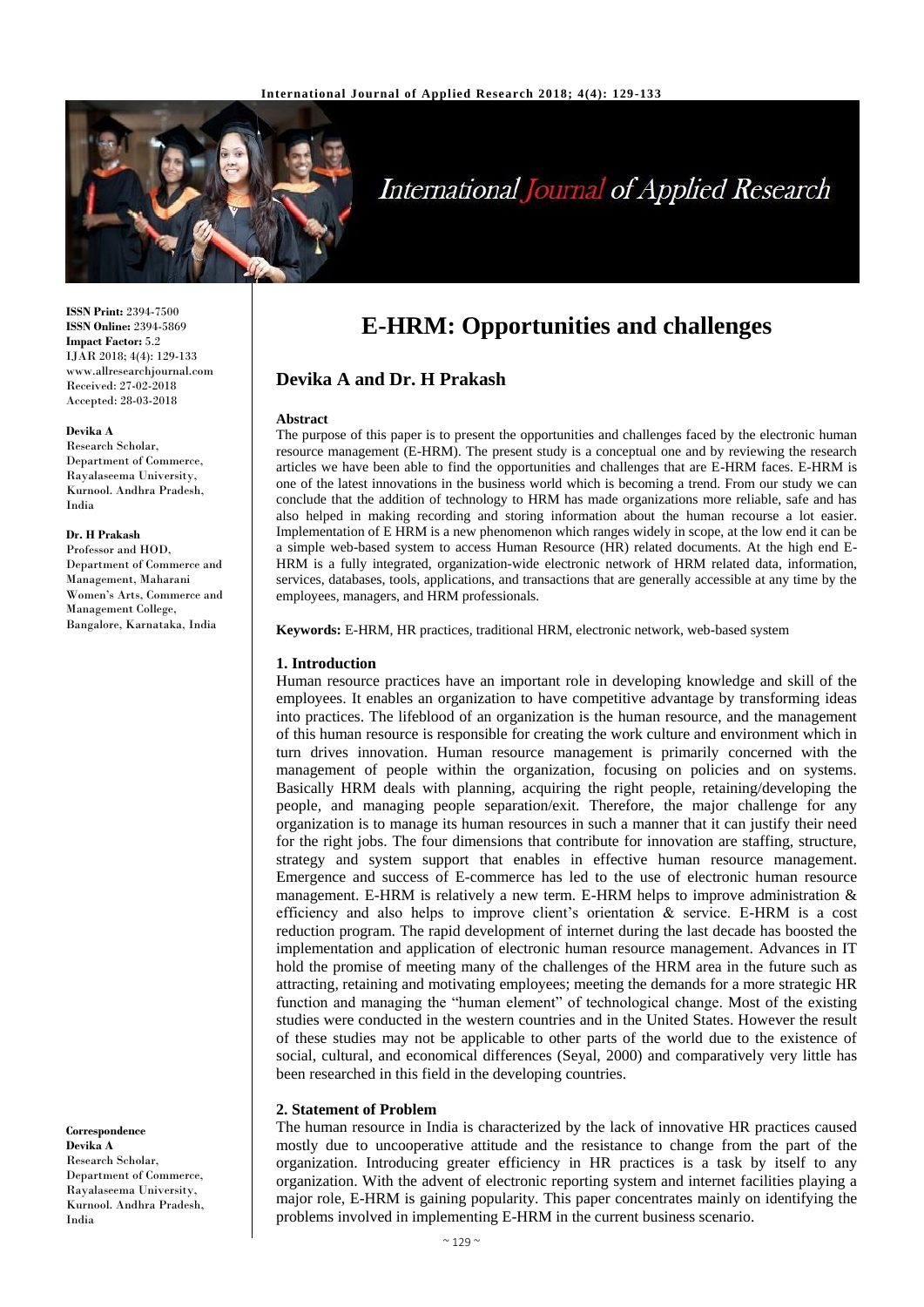#### **2. Objectives of the Study**

- To examine the opportunities and challenges of E-HRM in improving the efficiency of HR practices in organizations.
- To review the literature on the topic

#### **3. Review of Literature**

Implementation of human resource strategies, policies and practices in an organization can be best achieved if E HRM is adopted(Suramardhini, 2012). E- HRM is a webbased tool to automate and support HR processes.

(Strohmeier, 2007)The paper aims at a reviewing E-HRM and the derivation of implications for future approaches. It is sufficient, to recognize E-HRM as an innovative, lasting and substantial development in HRM that results in new phenomena and major changes.

(Sinha, 2014)On examining the data, it became evident that most of E-HRM tools like ISA, SSA and HRIA are already in use in Indian organizations. From analysis it is quite obvious application of most of E-HRM instruments like IVR, HRIA, SSA, HREA, HRPA, and ISA are significantly different for private and public organizations.

(Oswal, 2014) E-HRM is a high-tech way of performing HRM functions. E-HRM can help organizations to enhance their function pertaining to HR activities bringing benefits of cost savings, efficiency, flexible services, and employee's participation.

(Deshwal, 2015) In the current scenario most of the companies aims to achieve sustainable development for long term sustainability in the business. In spite of several

disadvantages E-HRM is considered to be the best way in implementing HR strategies, policies and to formulate decisions.

(Voermans, 2006) He revealed from his research paper, if employers has positive attitude for work then it easy to implement E-HRM in the organization. If the image within an organization is poor then it is slow process in implanting E-HRM.

(Swaroop, 2012) In his research he focuses more on how E-HRM makes things easier, cost effective and very quick. It also focuses on how it takes off the burden from the administrators as this new system helps provide very good and efficient services to all associated with the firm.

(Ruel, 2006) He conducted a study to check how the introduction of E-HRM will have a positive impact on the technical and strategic HRM effectiveness. This study has specifically pointed out to what aspects of E-HRM are most necessary while checking for the HRM effectiveness.

(Ye, 2015)The main aim of this research was to provide more information about the topic E-HRM and to help people understand it more comprehensively and systematically. The study says that this is the most efficient way of working to achieve the goals of an organization so as to meet today's demands and to maximize potential.

(Fındıklı, 2015) the study showed that easily managing the time, getting easy access to personal data, cost effectiveness are some of the major factors which drive any firm to implement E-HRM. Even though it showed a lot of benefits of using E-HRM, one of the major drawbacks was that etraining.

| Phenomena                                         | Research questions for e-HRM/HRIS resulting from this<br>phenomena                                                                                                                                                                                                                                                                                                                            | Recent research dealing with this                                                                                                 |
|---------------------------------------------------|-----------------------------------------------------------------------------------------------------------------------------------------------------------------------------------------------------------------------------------------------------------------------------------------------------------------------------------------------------------------------------------------------|-----------------------------------------------------------------------------------------------------------------------------------|
| The automation of tasks and<br>processes and HRIS | How do employees and line managers respond to this transfer of HR-<br>related activities?<br>• How do organizations cope with the new division of HR-related tasks<br>between employees themselves, line managers, IS department, and HR<br>staff?                                                                                                                                            | Ruël et al. (2004)<br>Broderick and Boudreau (1991)<br>Heikkilä and Smale (2011),<br>Voermans and Van Veldhoven<br>$(2007)^{[6]}$ |
| The costs of IT: expansion and<br>control         | To what extent are HRIS implementations a consequence of a period<br>of expansion?<br>• What happens to HRIS implementations in periods of control?<br>Who are the main sponsors of HRIS investments and how do<br>different types of sponsors affect HRIS implementation?<br>• How does HRIS use affect productivity or the return on investment of<br>HRIS <sub>s</sub> ?                   | Buckley et al. (2004)                                                                                                             |
| New forms of managerial<br>control                | • How do managers use the new possibilities for managerial control?<br>How can an organizational culture be matched with specific control<br>habits and the control mechanisms and tool available?<br>What kind of coping strategies do subordinates employ with HRIS-<br>based managerial tools?<br>· To what extent are organizations more self-aware by using more and<br>more HRIS tools? | Beulen (2009), Agarwal et al.<br>(2006)                                                                                           |
| Compression of competitive<br>time                | · To what extent do HRISs contribute to organizational flexibility?<br>How can HRISs facilitate a flexible business strategy?<br>• How can HRISs be used to create a competitive advantage?<br>How is competence-based management being impacted by HRISs?                                                                                                                                    | Withers and Ebrahimpour (2000),<br>Kovach et al. (2002)                                                                           |
| Outsourcing                                       | What are the consequences of outsourcing for HRIS effectiveness?<br>To what extent do managers and employees trust outsourced HR<br>services?<br>• How can internal, outsourced HR services and the deployment of<br>HRIS applications be balanced?                                                                                                                                           | Dibbern et al. (2004)                                                                                                             |
| Convergence of info-com                           | • How does convergence of HRISs impact HR professionals' roles and<br>activities?<br>What organizational needs trigger further convergence of IT for HR<br>purposes?<br>• How does the use of HRISs by managers and employees influence                                                                                                                                                       | Bell <i>et al.</i> (2006)<br>Martinsons and Chong (1999)                                                                          |

#### An Integrative It-Organization Perspective on E-HRM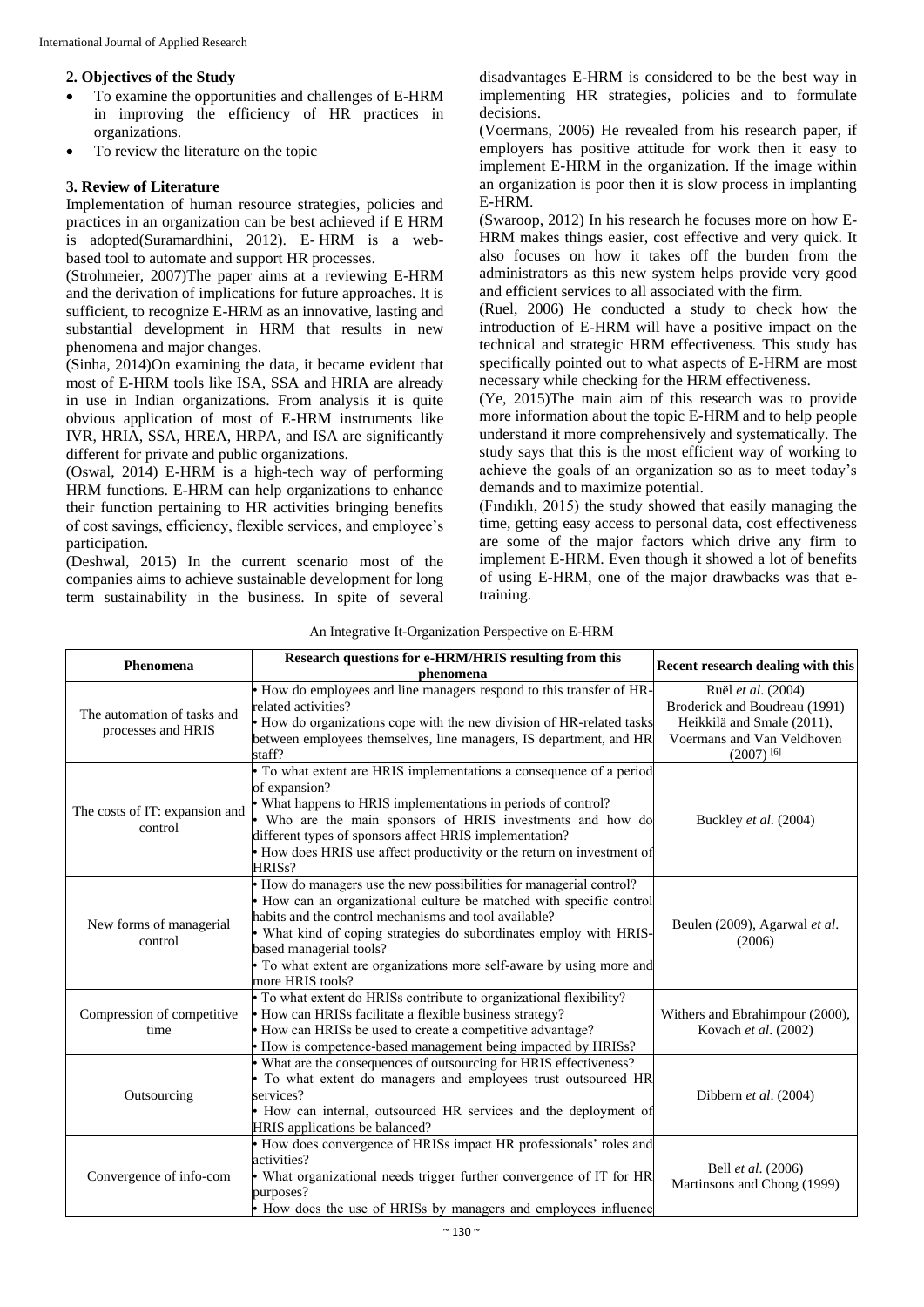|                                                                 | convergence of HRISs?                                                                                                                                                                                                                                                                                                                                                                                                                            |                                                                 |
|-----------------------------------------------------------------|--------------------------------------------------------------------------------------------------------------------------------------------------------------------------------------------------------------------------------------------------------------------------------------------------------------------------------------------------------------------------------------------------------------------------------------------------|-----------------------------------------------------------------|
| Organizational knowledge as a<br>competitive pressure           | How can HRISs support organizational knowledge development,<br>sharing, and maintenance?<br>• What are the mechanisms through which HRISs facilitate or inhibit Ruta (2009), Hustad and Munkvold<br>organizational knowledge development?<br>• How do employees integrate HRIS-supported strategic alignment?<br>• What roles should HR professionals, employees, and managers fulfil<br>in an HRIS-supported aligned company?                   | (2005)                                                          |
| Organizational change<br>orientation                            | • What are the conditions for successful HRIS-supported organizational<br>change?<br>• How can different types of organizational change be supported with<br>HRISs?<br>• How can HRISs help to overcome resistance to organizational<br>change?                                                                                                                                                                                                  | Svoboda and Schröder (2001),<br>Wilson-Evered and Härtel (2009) |
| Integration of the IT function<br>with other business functions | • How can the IT function be successfully integrated with the HR<br>function?<br>• Which HR roles should IT professionals understand?<br>• Which IT roles should HR professionals understand?<br>• How can IT and HR professionals communicate effectively in order<br>to design new HRIS functionalities?<br>Course Duil II, Dondoroul: T. (2014) o HDM Desseroh and Drastias: Fasing the Challenges Aboad In: Martínez Lónez E. (ada) Handbook | Tansley and Newell (2007)                                       |

(**Source:** Ruël H., Bondarouk T. (2014) e-HRM Research and Practice: Facing the Challenges Ahead. In: Martínez-López F. (eds) Handbook of Strategic e-Business Management. Progress in IS. Springer, Berlin, Heidelberg)

#### **5. Research Methodology**

This is a conceptual paper and does not hold any experimental facts.

Data collection- The required data has been collected from only secondary sources such as research papers, articles, newspaper clippings and various E-resources.

#### **6. E-HRM**

E-HRM is considered to be a best way of implementing HR policies and strategies in an organization with the full use of web-based channels. E-HRM has gained importance as it uses web technology compared to traditional HR practices. E-HRM is the new field of technology that is widely spreading in organizations around the world. The main aim of E-HRM is to transform the HR functions into a paperless, more flexible and resource efficient transaction. With the current status of IT around the world, HRM has become more effective through the use of E-HRM technologies, it has the potential to entirely change the traditional way HRM functions are performed. An example to understand this is the function of recruitment, where job opening can be posted online, and the candidates can also apply for the same online. With the issue of compensations and benefits, E-HRM will make it easy for employees to review salary and bonus information and also to seek information about bonus plans. The traditional HRM was not very effective from the view of the employees and the implementation of E-HRM will be a win-win for both the employees and the employers.

When a company implements a new E-HRM system, some of the HR processes must be reengineered in order for the E-HRM system to be more effective. Such reengineering mechanism is applied when transforming HR manual

processes to paperless forms. Reengineering should begin before choosing the software system to make sure changes are accepted by the stakeholders and the process can actually be aligned with the new system. Training and education is a critical step in managing change itself, as employees must be educated about the new system to understand how it changes business processes. Education is the catalyst that brings the knowledge of the users up to the point where they can familiarize themselves with the new E-HRM system quickly and sufficiently. Managing change within the organization could be a full time job by itself as it requires the management of people and their expectations, resistance to change confusion redundancies and errors. In order for E-HRM implementation to be successful, top managers have to approve and continuously support the responsible parties during the implementation stage to make sure no obstacles prevent or delay the progress.

The strategic issues and the scope of research are very vast under this topic. Henceforth only some selective functions of HRM are included in the scope of the research. The limitations are as follows:

The study is restricted to the impact of technology on core functions of HRM, which majorly affect the functioning of the organizations.

The scope of e-HRM is vast and hence forth only few of the functions are discussed. All the functions could not be discussed in details due to time.

#### **6.1 Definition of E-HRM**

E-HRM is the planning, implementation and application of information technology for both networking and supporting at least two individual or collective actors in their shared performing of HR activities.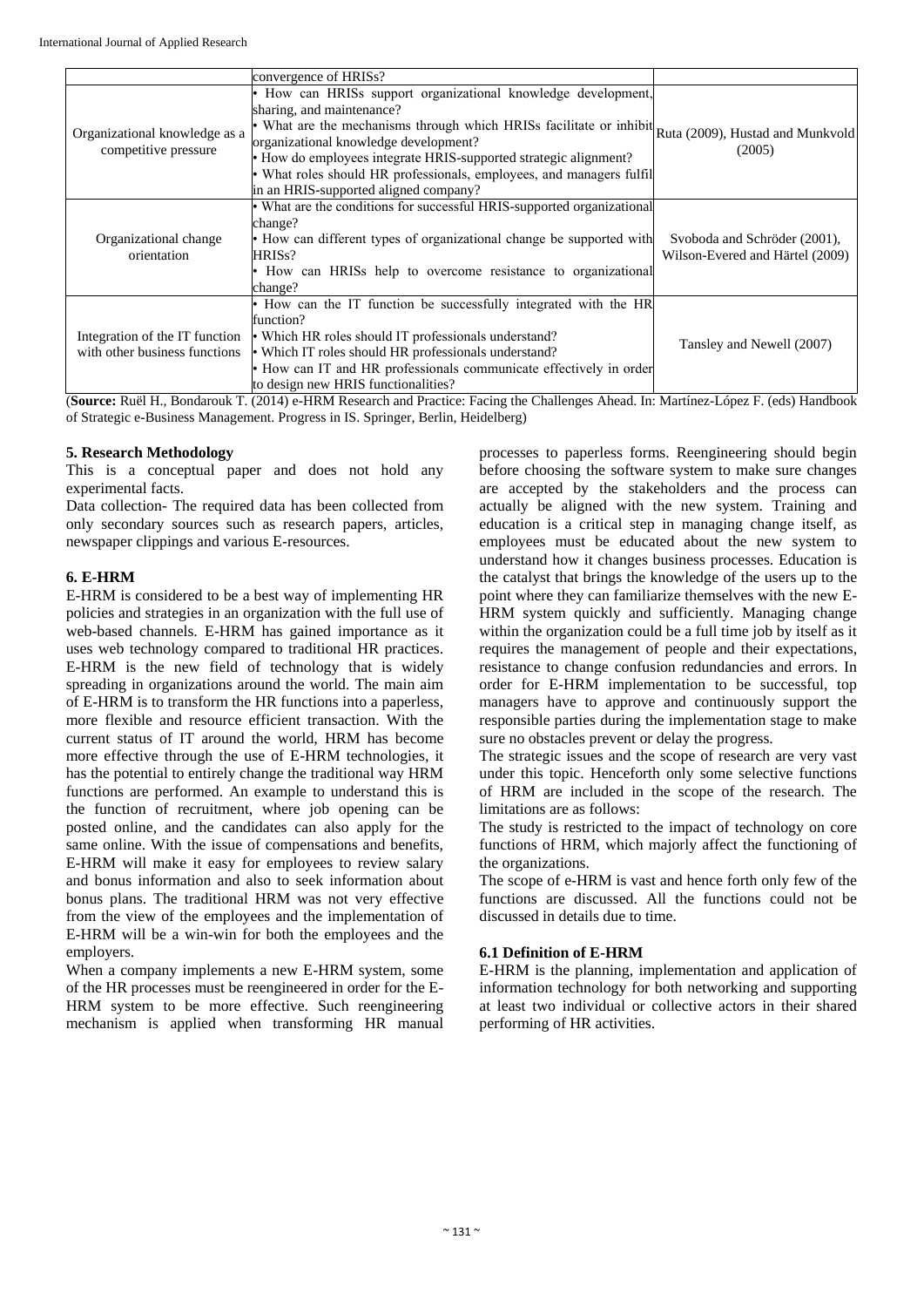





E-HRM Activities

**1. E-Recruitment:** Also known as online Recruiting, is being widely used by companies these days. Through e-Recruitment, companies usually hire the candidates using the internet as a medium.

The common practice of facilitating the online recruitment is by uploading the recruitment information on the company's official website or hiring the online recruitment websites to serve the purpose. Monster.com, Naukri.com, Timesjob.com are some of the well renowned online recruitment websites.

- **2. E-Selection:** The HR department using the online selection process must ensure that each step complies with the procedural requirements viz. Project steps, vendor selection, assessment steps, feedback to the candidates, and the like. The purpose of E-selection is to utilize the maximum human capital at a reduced cost and in less time.
- **3. E-Performance Management:** Many companies make use of web-based technology to evaluate the performance of an individual. This can be done either using the computer monitoring tool, wherein the complete working of an individual can be recorded, or through writing the reviews and generating the

feedback on the employee's performance using the web portal.

- **4. E-Learning:** It means using the internet or organization's intranet to facilitate the training and development programmes for the workforce. Getting the online modules of training, a large number of employees can be covered irrespective of their locations.
- **5. E-Compensation:** An organization using the compensation management online enables it to gather, store, analyze, and distribute the compensation data or information to anyone at anytime. Also, the individual can access electronically distributed compensation software, analytic tools, from any place in the world. Thus, with the help of e-HRM, the records of all the employees sitting in different geographical locations can be stored and also the new candidates could be hired from any part of the world.

#### **Challenges Associated With HR Technology (1). Cost**

Technology pulls cost. In implementing a technology based HR system, a huge initial investment is required. Once implemented, it reduces the operational costs. Large organizations may install HR portals/packages while it is difficult for a small or medium sized organization to afford them.

# **(2). Acceptance**

Before the implementation of technological innovations in the organisation, HR itself is the biggest obstacle. Due to IT implementation various issues like Skills/Knowledge for its use, employment risks etc. always rise in its way. Acceptance from the workforce is needed for utilizing it up to its fullest. In the information era, information and communication technology (ICT) is widespread and has become an integral part of almost all jobs occupied by knowledge workers (Porter, & Kakabadse, 2006). It increases the burden of the employees by spending more time connected.